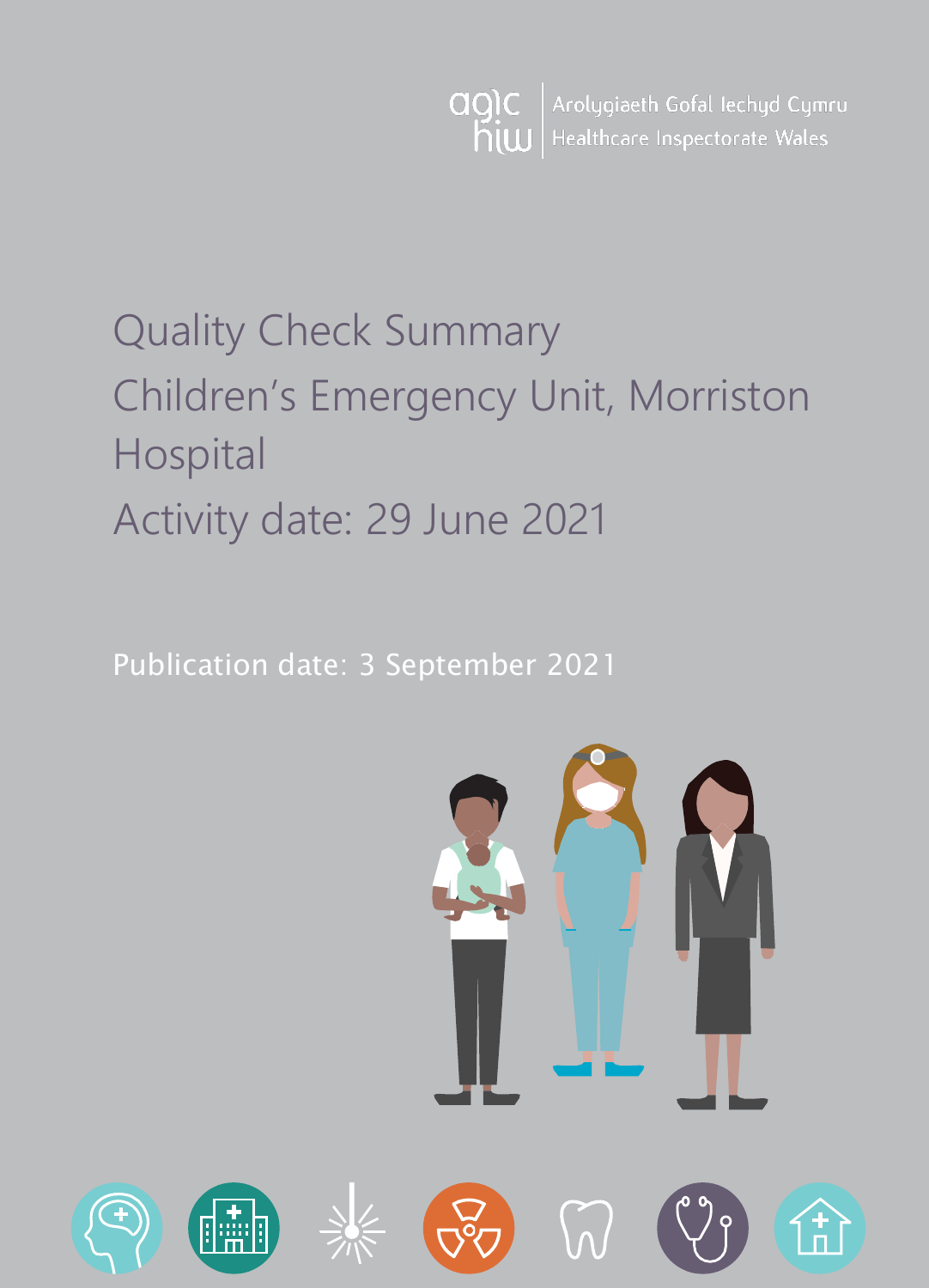This publication and other HIW information can be provided in alternative formats or languages on request. There will be a short delay as alternative languages and formats are produced when requested to meet individual needs. Please contact us for assistance.

Copies of all reports, when published, will be available on our website or by contacting us:

In writing:

Communications Manager Healthcare Inspectorate Wales Welsh Government Rhydycar Business Park Merthyr Tydfil CF48 1UZ

Or via

Phone: 0300 062 8163 Email: [hiw@gov.wales](mailto:hiw@gov.wales) Website: [www.hiw.org.uk](http://www.hiw.org.uk/)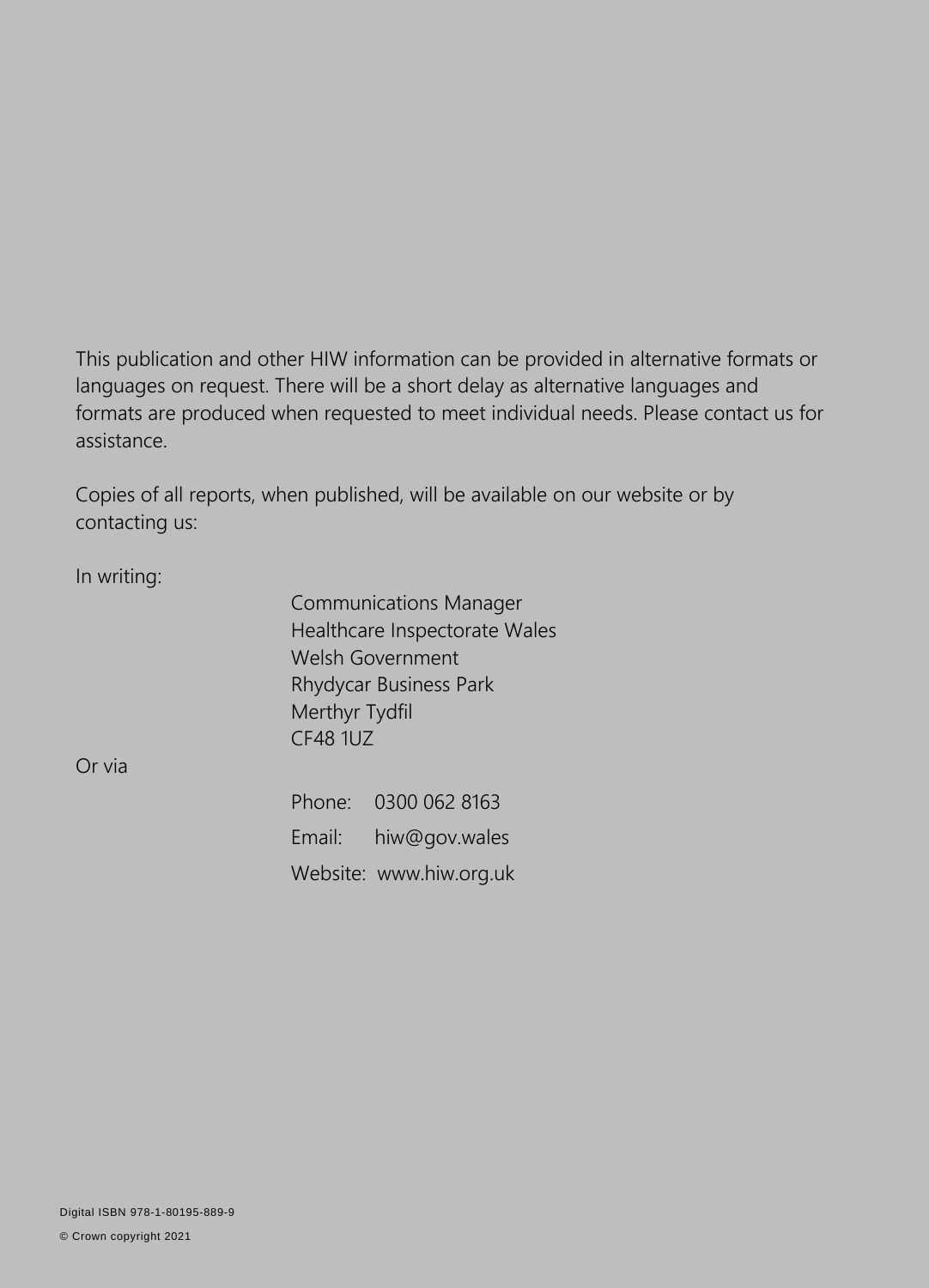## **Quality Check Summary**

## **Our approach**

Healthcare Inspectorate Wales (HIW) undertook a remote quality check of the Children's Emergency Unit (CEU) at Morriston Hospital as part of its programme of assurance work. The CEU was set up at the start of the COVID-19 pandemic in an effort to provide a separate single point of access for children, and allow the Emergency Department (ED) to handle the expected increase of adult patients. The unit has 11 beds in total, including one high dependency unit (HDU) bed for children requiring more acute care.

HIW's quality checks form part of a new tailored approach to assurance and are one of a number of ways in which it examines how healthcare services are meeting the Health and Care Standards 2015 (and other relevant regulations). Feedback is made available to service representatives at the end of the quality check, in a way which supports learning, development and improvement at both operational and strategic levels.

Quality checks are a snapshot of the standards of care within healthcare services. They are conducted entirely offsite and focus on three key areas; infection prevention and control, governance (specifically around staffing) and the environment of care. The work explores arrangements put in place to protect staff and patients from COVID-19, enabling us provide fast and supportive improvement advice on the safe operation of services during the pandemic. More information on our approach to assurance and inspections can be found [here.](https://hiw.org.uk/covid-19-response-and-our-approach-assurance-and-inspection)

We spoke to the Sister, Clinical Educator and a Paediatric Consultant on 29 June 2021 who provided us with information and evidence about their service. We used the following key lines of enquiry:

- How do you ensure that the risk of healthcare associated infection is assessed and managed to keep patients, visitors and staff safe?
- How do you ensure that the environment is safe for staff, patients and visitors and that it maintains patient dignity? How are patients' rights upheld?
- How do you meet the needs of Welsh speaking patients when accessing healthcare services in the medium of Welsh?
- How do you ensure that the unit governance arrangements are effective and that there are sufficient numbers of appropriately trained staff to provide safe and effective care?
- How do you ensure a timely flow of patients through the unit? Where the flow is not timely, how do you respond?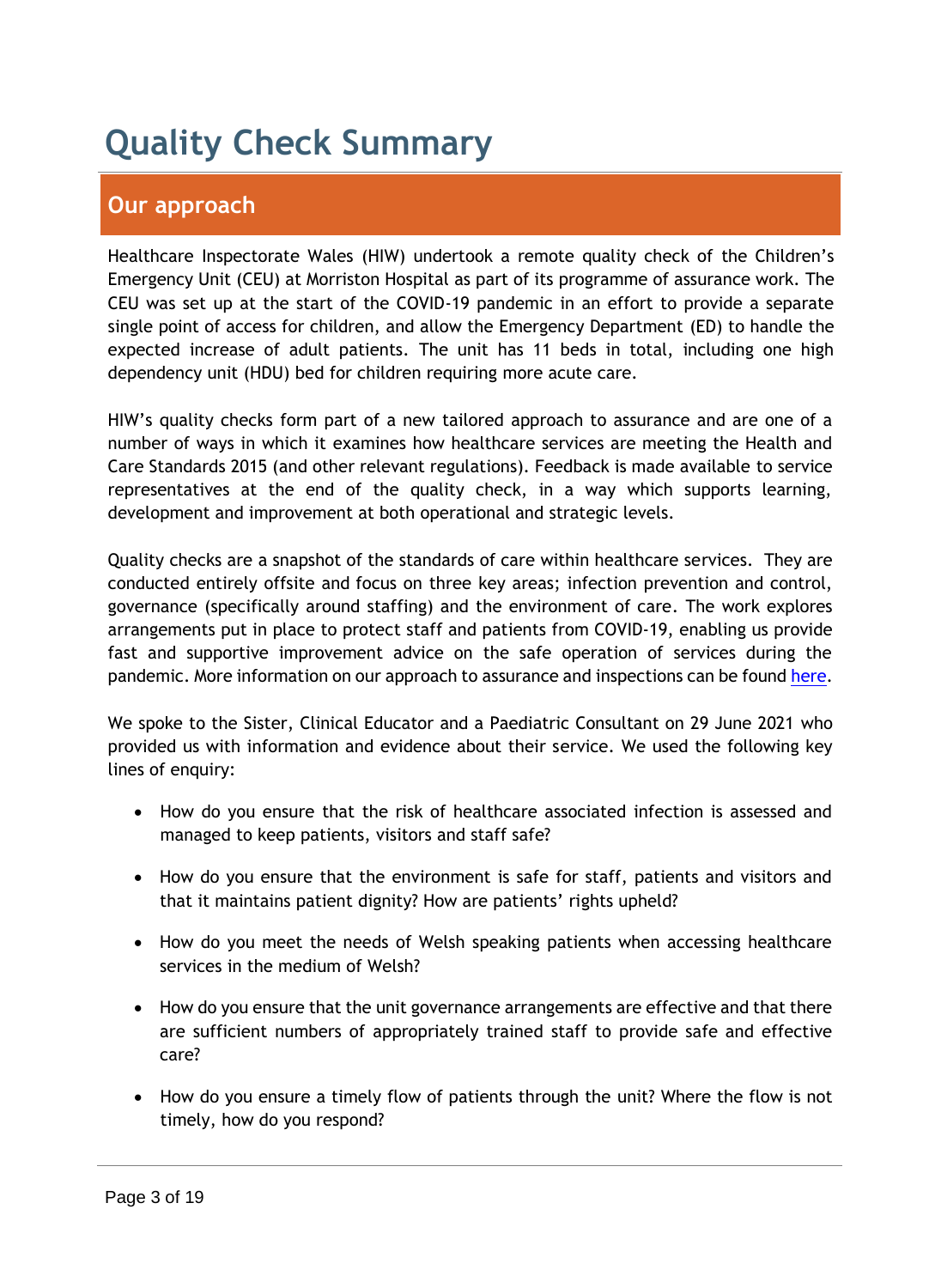## **Environment**

During the quality check, we considered how the service has responded to the challenges presented by COVID-19 and how the service has designed and managed the environment of care to keep it as safe as possible for patients, staff and visitors.

The key documents we reviewed included:

- The most recent environmental risk assessments / audits
- Data on the number of incidents occurring on the unit over the last three months

We also questioned the service representatives on the changes they have made to make sure patients continue to receive care and treatment according to their needs.

#### **The following positive evidence was received:**

The CEU was set up at pace in March 2020 in response to the expected increase in demand on the hospital during the pandemic. The new unit combined the duties of the hospital's Paediatric Emergency Department and Paediatric Assessment Unit into one location for all children aged 16 and under. The unit has a separate entrance that can be locked if necessary, but is also accessible from within the ED. We were told that patients would be transferred immediately to the resuscitation area of the ED in the event of an emergency, and cared for in one of two dedicated bays for paediatric cases.

Staff told us about the arrangements put in place at the CEU to help protect patients and staff from the risk of transmission of COVID-19. The unit was split into separate 'blue' and 'red' areas. The blue area contains a reception desk, waiting room, triage room, and an open bay with four beds. Any patients experiencing or displaying any signs or symptoms of COVID-19 are allocated a bed within the red area and treated as suspected positive cases. Markers were placed on the floor throughout the unit, and the waiting room in the blue area was split into separate sections, in line with social distancing guidelines. Limits were also placed on the number of people allowed inside each room at any one time to encourage social distancing between staff. We were told that toys were removed from the waiting area to avoid cross-contamination. Instead, each cubicle has a separate box of toys available, which are cleaned between patients.

We were told that a Standard Infection Control Precautions (SICPs) audit is carried out monthly, which include checks on the general condition of the environment of the CEU. We saw that the most recent audit had been undertaken in June 2021, and that it did not identify any issues with the environment.

Staff informed us that the unit is committed to ensuring all patients are triaged within 15 minutes of arrival whenever possible. Patients are monitored regularly to ensure their needs are met throughout their stay at the unit. Patients have access to food and snacks as required,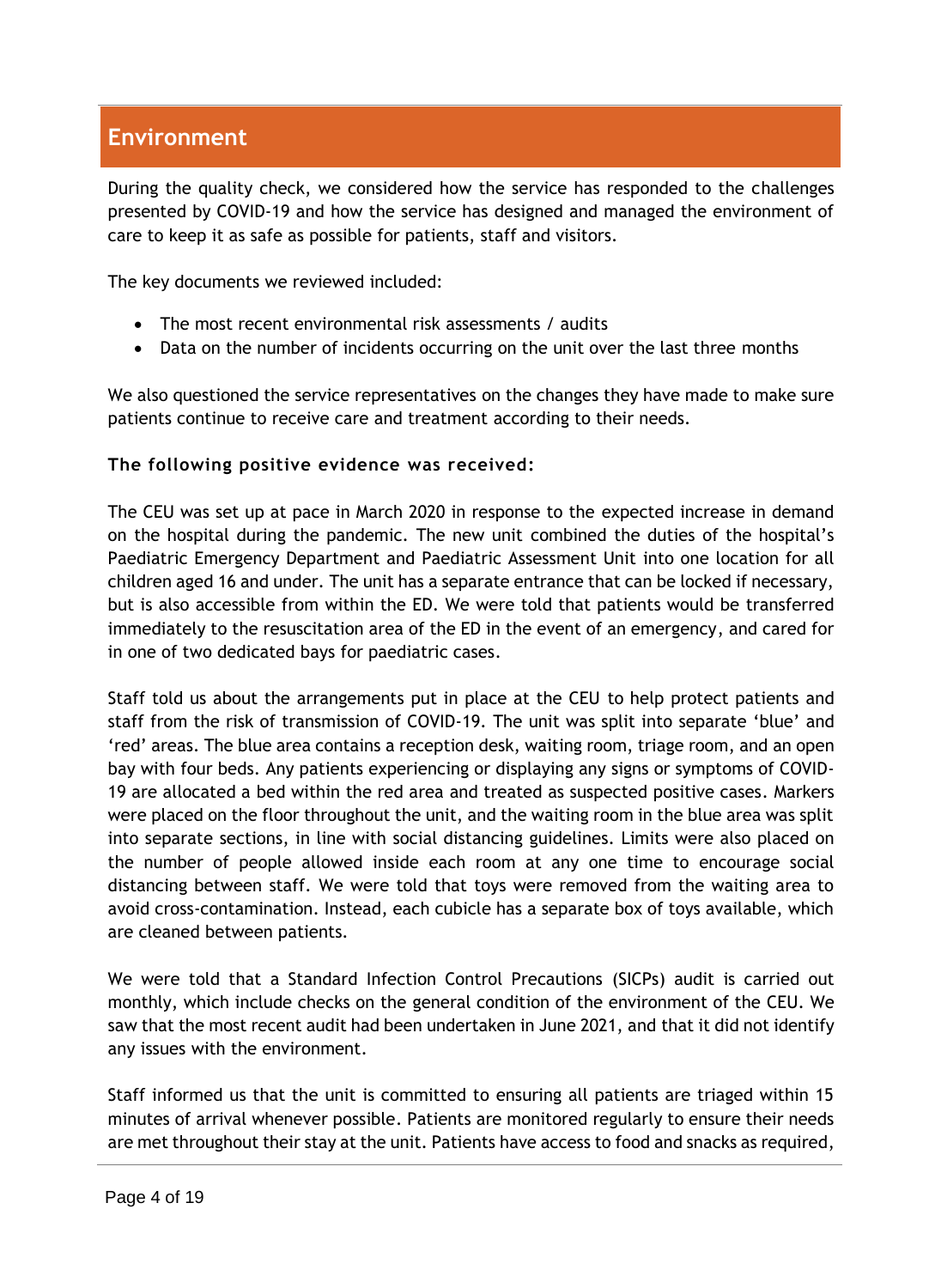and have been provided with bottles of water since the onset of COVID-19.

In line with Welsh Government guidelines, visiting restrictions were put in place during the pandemic. Only one visitor (parent) has been allowed on the unit at any one time; however, parents can take it in turns to be with their child. We were told that parents are checked for symptoms of COVID-19 before being allowed into the unit, and are required, along with children aged 11 and over, to wear masks at all times. Staff have continued to provide timely updates to families and carers of patients via telephone when necessary.

### **The following areas for improvement were identified:**

Prior to the quality check we were provided with information on paediatric incidents occurring at the CEU/ED over the last three months. We saw that the learning from one incident that occurred in March 2021 was centred on the importance of regular observations, and putting procedures in place to ensure the tracking of observations required was visible, and transparent, for the whole department. Following the quality check we reviewed a sample of records from patients that had attended the unit June 2021. We found that observations were still not being undertaken at the required frequency. The health board must ensure that regular clinical observations are undertaken and documented to ensure that any deterioration in a patient's condition can be escalated early. Furthermore, HIW recommends that regular audits are undertaken on patient records by staff to monitor ongoing compliance with this issue.

We were told that staff members wear a small badge on their uniform to indicate to patients and their relatives that they can speak Welsh. However, staff confirmed that patients are not asked on their arrival at the unit of their language preference. The health board must help staff to make an 'Active Offer'<sup>1</sup> to ensure patients are provided with the option to communicate in the language of their choice.

## **Infection prevention and control**

During the quality check, we considered how the service has responded to the challenges presented by COVID-19, and how well it manages and controls the risk of infection to help keep patients, visitors and staff safe.

The key documents we reviewed included:

- Generic infection control policies and Covid-19 specific policies
- Most recent hand hygiene audit results
- Most recent infection control risk assessments / audits

<sup>&</sup>lt;sup>1</sup> An 'Active Offer' means providing a service in Welsh without someone having to ask for it. <http://gov.wales/topics/health/publications/health/guidance/words/?lang=en>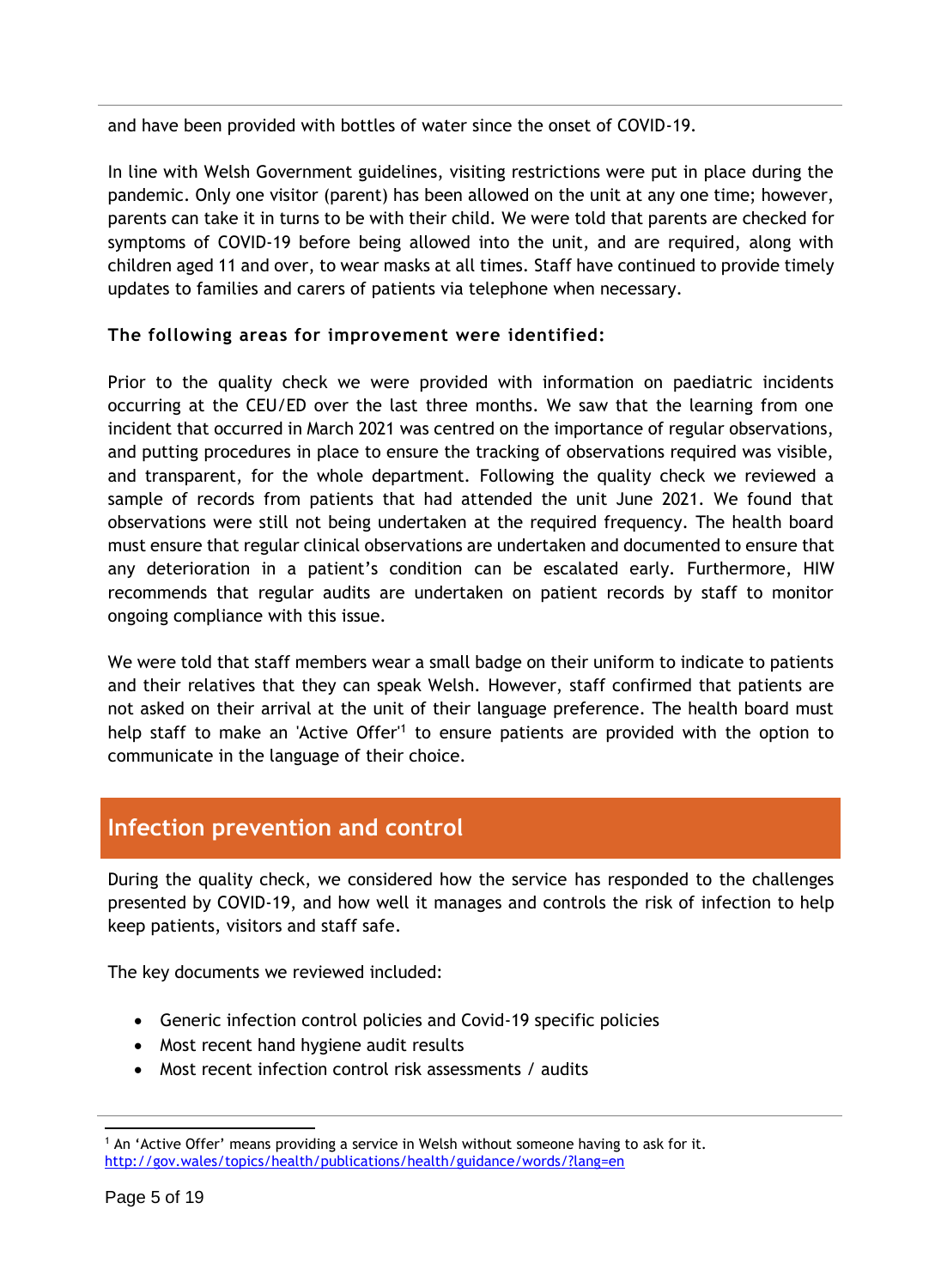### **The following positive evidence was received:**

We were provided with a copy of a 'Protocol for Infection Outbreak/Incident Management in Secondary and Tertiary Care' document which had been updated and published by the health board in response to COVID-19. The document contained links to other relevant IPC guidance such as the National Infection Prevention and Control Manual developed by Public Health Wales and other COVID-19 resources issued by the Welsh Government. We were told that regular updates on COVID-19 were discussed with staff and were also circulated via email to ensure staff were kept up to date.

We were informed about the arrangements in place at the CEU to safely manage patients and control the risk of infection. Staff are allocated to work solely within the blue or red area each shift to avoid the risk of transmission throughout the unit. Handwashing facilities are available in each area and clinical waste bins are located outside each cubicle to allow staff to dispose of personal protective equipment (PPE). Staff have been fit tested for FFP3<sup>2</sup> masks to wear when providing care to suspected infectious patients within the red area. Each piece of equipment is cleaned and staff don a new set of PPE between patients.

We were told that all staff received COVID-19 awareness training and training on how to safely don and doff PPE at the beginning of the onset of COVID-19. Checks of PPE supplies have been undertaken daily to ensure the unit has had sufficient stocks.

Staff informed us that lateral flow tests have been offered to staff who wish to test themselves to help identify anyone who is infectious without displaying symptoms of COVID-19. Any staff member experiencing or displaying symptoms is expected to stay home and can only return to work after receiving a negative Polymerase Chain Reaction<sup>3</sup> (PCR) test result.

We were told that staff monitor compliance with infection control procedures through regular audits. Staff described how these have previously identified issues with hand hygiene compliance, which resulted in extra training being organised for staff. We were told that this has increased compliance considerably amongst staff working on the unit. We saw that the most recent SICPs audit contained checks on hand hygiene, appropriate use of PPE and disposal of waste, and noted that it did not identify any issues.

### **The following areas for improvement were identified:**

We saw that compliance with mandatory IPC training was 62 percent across all staff members working within the establishment of the CEU. Given the previous issues identified by staff at the unit in relation to poor hand hygiene compliance, the health board must ensure that all staff are fully compliant with IPC training as a matter of priority.

 $2$  FFP3 face masks are filtering face masks. They are used in specific circumstances following risk assessment and in accordance with infection prevention and control guidance. Staff must be 'face fit tested' to ensure that they can achieve a suitable face fit of the mask and that it operates at the required efficiency. <sup>3</sup> A PCR test for COVID-19 is the most accurate and reliable test used to diagnosis people who are currently infected with SARS-CoV-2, which is the coronavirus that causes COVID-19.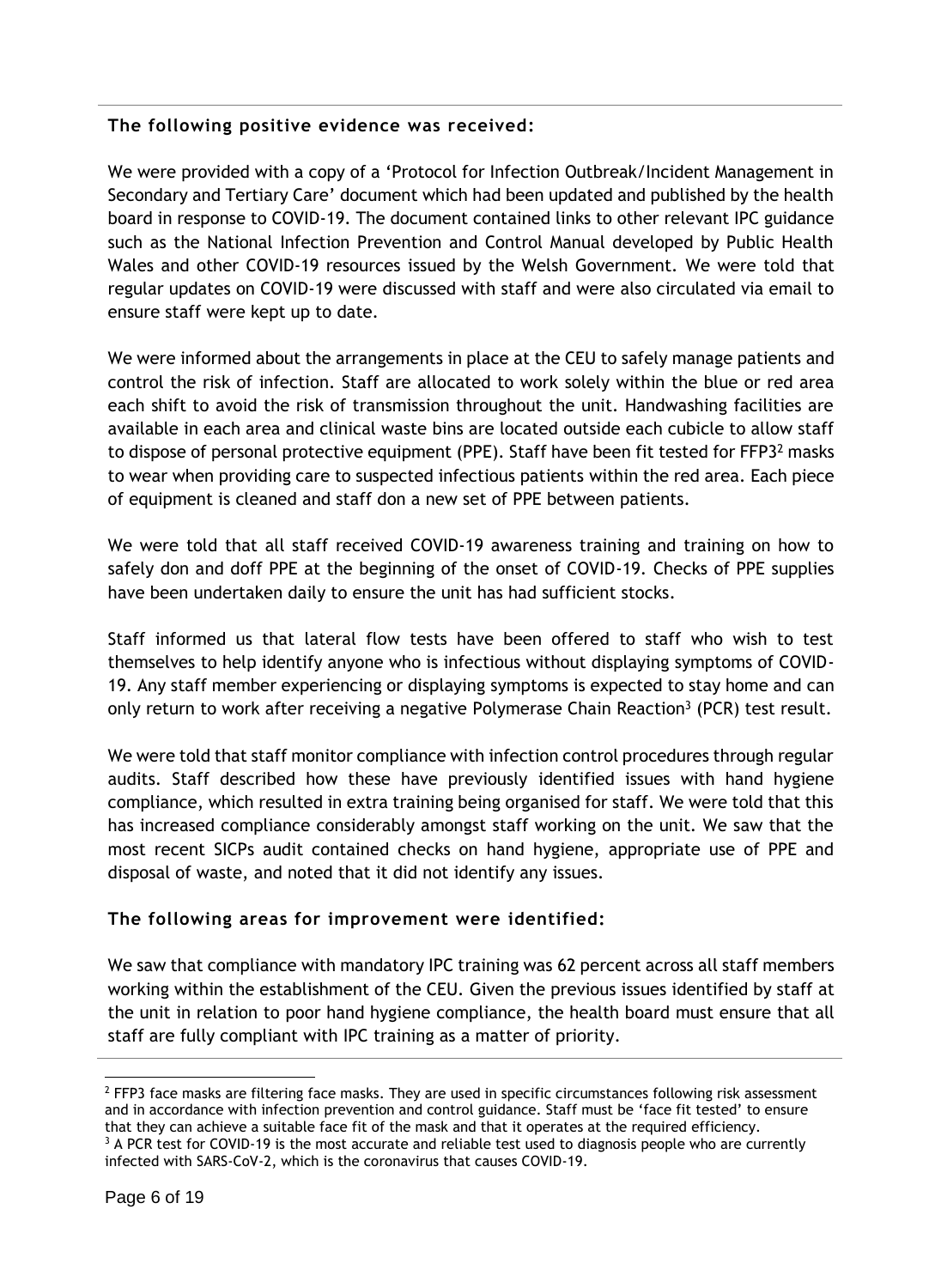## **Governance / Staffing**

As part of this standard, HIW questioned the service representatives about how, in the light of the impact of COVID-19, they have adapted their service. We explored whether management arrangements ensure that there are sufficient numbers of appropriately trained staff on the ward to provide safe and effective care.

The key documents we reviewed included:

- Data on staff sickness and staff vacancies
- The current percentage completion rates for mandatory training
- The current percentage completion rates for Performance Appraisal and Development Reviews (PADRs)

#### **The following positive evidence was received:**

We were told about the arrangements put in place at the CEU to help provide safe and effective care. The unit provides 24 hour cover, and is staffed by two registered nurses, with one allocated to the blue area, and the other to the red area. A twilight shift between the hours of 15:00 and 03.30 has also been introduced to the rota, where an additional registered nurse is allocated to the unit to take over responsibility for all triaging of patients. The unit also has access to two dedicated paediatric emergency medicine consultants.

Staff told us that rotas are developed six weeks in advance using 'Healthroster', which as an electronic tool that takes into account staff working preferences and staff absences, such as leave or sickness. Rotas are scrutinised by senior managers before being signed off. We were told that bank and agency staff with experience of working in an emergency department have been used to fill any vacant shifts. The same members of staff are allocated wherever possible to aid continuity within the nursing team.

We spoke about the support offered to staff since the onset of COVID-19. Staff have received COVID-19 risk assessments to help protect the health and wellbeing of staff members who may be at more risk of being infected and/ or an adverse outcome if infected. Access to Trauma Risk Management<sup>4</sup> (TRiM) practitioners has been available for staff who have needed support throughout the pandemic.

#### **The following areas for improvement were identified:**

During our review of the documentation submitted to us ahead of the quality check, we noted instances where the current percentage completion rates for mandatory training by staff at

<sup>4</sup> TRiM is a trauma risk management model being utilised by the health board to help identify and respond to early signs of trauma. It is aimed primarily at frontline staff with clinical leaders and supervisory staff trained as practitioners.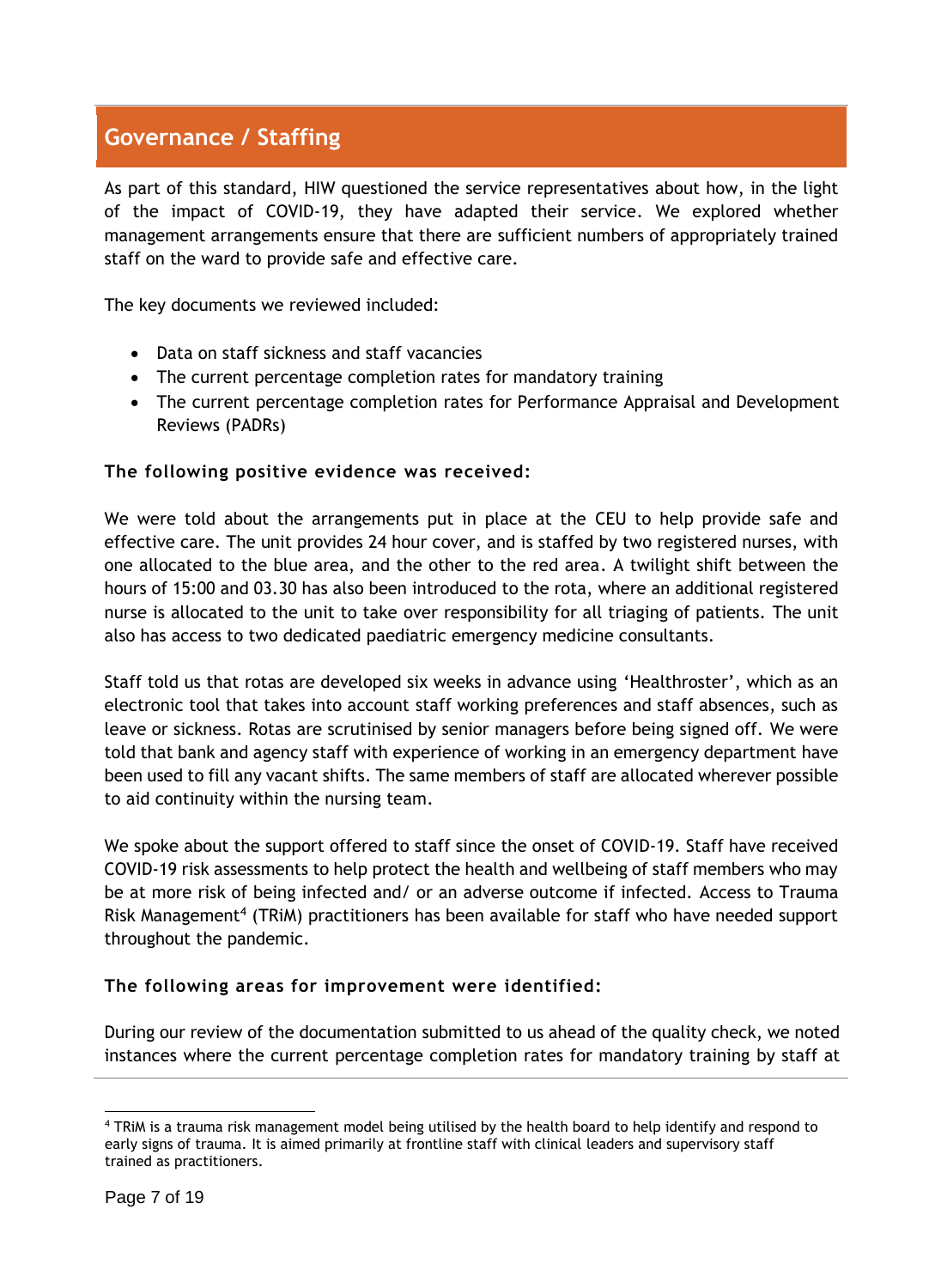the CEU was low. HIW are aware of the challenges faced by healthcare settings to ensure staff training requirements were being met during COVID-19. However, the health board should consider all options to address the risks of staff not keeping up to date with mandatory training and provide evidence to HIW within three months that compliance has improved.

We also saw evidence that annual Performance Appraisal and Development Reviews (PADRs) were overdue for some staff working at the unit. The service must improve their ongoing compliance with staff PADRs and provide evidence to HIW within three months that all overdue PADRs have been completed.

We were told that the CEU is staffed at all times by two registered nurses, with at least one paediatric nurse on every shift. Guidance developed by the Intercollegiate Committee for Standards for Children and Young People in Emergency Care Settings<sup>5</sup> states that every emergency department treating children must be staffed with two registered paediatric nurses. As the CEU is the main point of access for children, we were therefore not assured that this standard was being met. Our concerns were dealt with under our immediate assurance process. This meant that we wrote to the health board immediately following the quality check requiring that urgent remedial actions were taken.

As part of the quality check we looked at the arrangements in place to safely manage and treat children in the event of an emergency, such as respiratory or circulatory failure and cardiac arrest. We were told that a dedicated resuscitation bay for paediatric patients was available in the ED, and that staff from both the CEU and ED could assist in providing emergency treatment. We checked the levels of compliance of qualified staff working within the CEU and ED for relevant resuscitation training, and found that levels of compliance with Paediatric Immediate Life Support and European Paediatric Advanced Life Support was low. The Standards for Children and Young People in Emergency Care Settings states that a minimum of two paediatric nurses per shift in dedicated children's emergency departments must possess recognisable post-registration trauma and emergency training. We requested evidence of previous staff rotas for the CEU and ED and found multiple instances where the standards were not being met. Our concerns regarding this issue were also dealt with under our immediate assurance process.

We saw evidence that showed all staff at the CEU had completed their safeguarding children level three training. However, we saw that compliance for the same training was low among staff in the ED. Due to the rotation of staff between the CEU and ED, we were not assured that there would always be an appropriate level of knowledge and experience among staff on each shift at the CEU to appropriately identify concerns regarding any safeguarding or child protection issues. We informed the health board of our concerns regarding this issue through our immediate assurance process.

Details of the actions taken by the health board to address the concerns raised through our immediate assurance process are provided in the improvement plan at the end of this

<sup>&</sup>lt;sup>5</sup> ['Facing the Future: Standards for Children in Emergency Care Settings'](https://www.rcpch.ac.uk/sites/default/files/2018-06/FTFEC%20Digital%20updated%20final.pdf)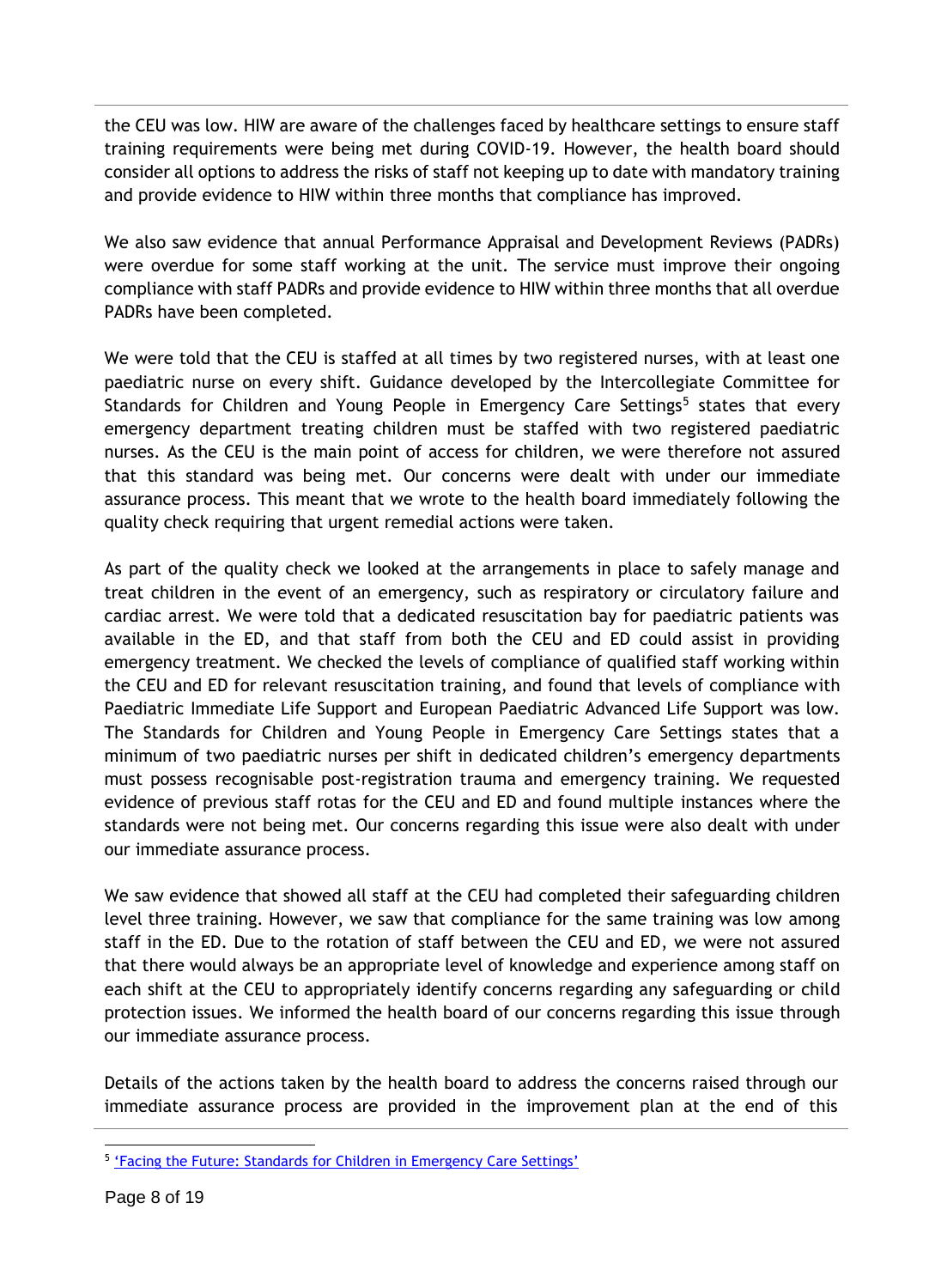document.

## **Patient flow**

For Assessment Units, HIW felt it was important to explore the flow of patients through the department. The aim of this is to make sure patients are being assessed, admitted and discharged in a timely way.

#### **The following positive evidence was received:**

We were told that patients are triaged within 15 minutes of arrival wherever possible and that access to consultant physicians and specialist multidisciplinary team professionals has continued as required. Staff confirmed that the unit is committed to meeting the national performance targets for patients to spend less than four hours in emergency departments from arrival until admission, transfer or discharge. Staff informed us that the volume of patients seen at the CEU was lower during the pandemic than usual. However, over the last few months the unit has become much busier and waiting times are starting to increase.

We were provided with the current policy that outlined the procedures in place for escalating any delays in patient assessments that could impact on patient flow. Staff described the actions they would take to escalate any issues which we noted were in line with the policy. We were told that the health board was currently developing a new patient flow escalation policy which is to be implemented by healthcare services across the health board once formally agreed.

#### **No areas for improvements were identified.**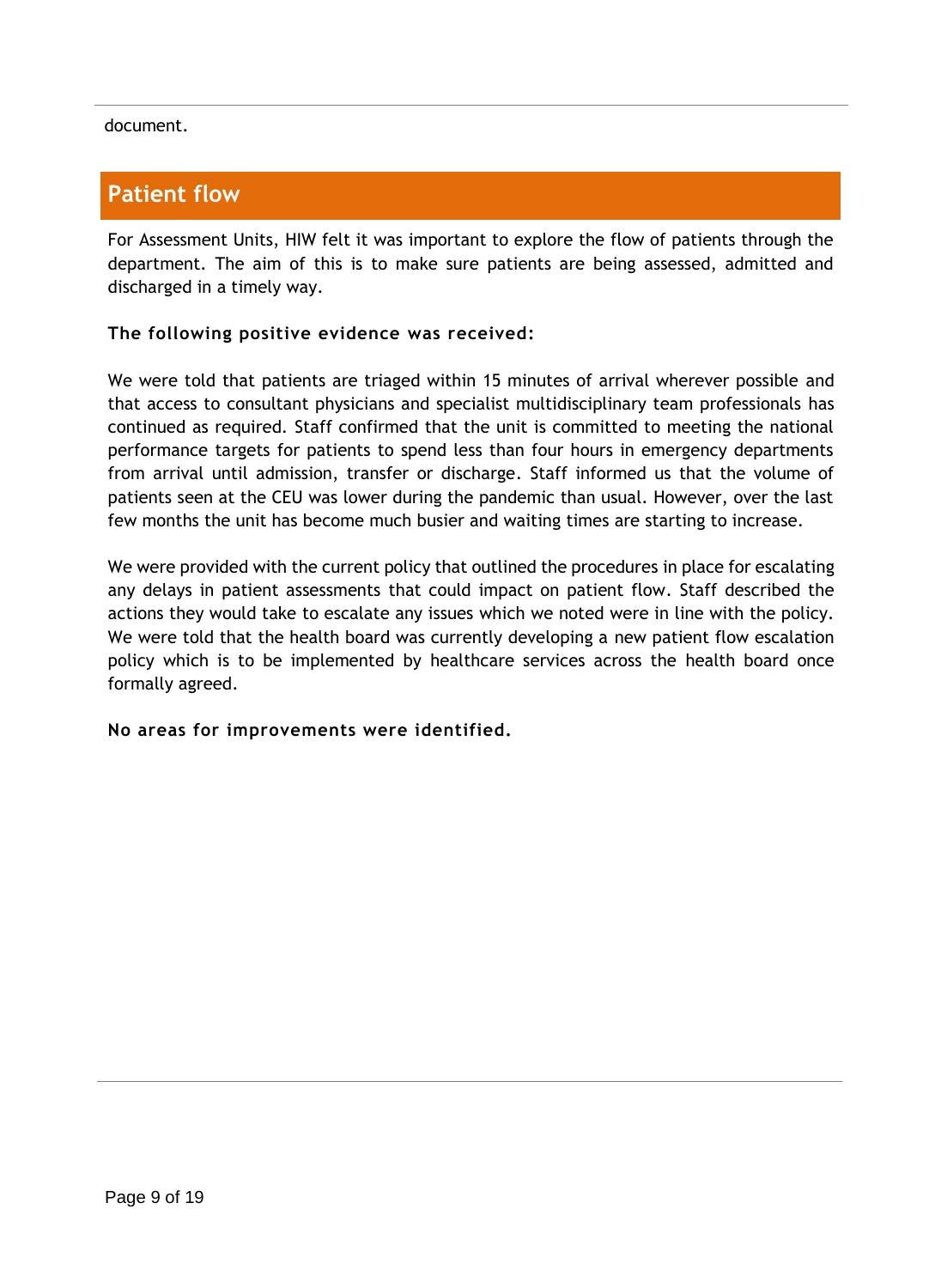## **What next?**

Where we have identified areas for improvements during our quality check and require the service to tell us about the actions taken to address these, an improvement plan providing details will be provided at the end of this quality check summary.

Where an improvement plan is required, it should:

- Ensure actions taken in response to the issues identified are specific, measurable, achievable, realistic and timed
- Include enough detail to provide HIW and the public with assurance that the areas for improvements identified will be sufficiently addressed
- Ensure required evidence against stated actions is provided to HIW within three months of the quality check.

As a result of the findings from this quality check, the service should:

- Ensure that the areas for improvements are not systemic across other areas within the wider organisation
- Provide HIW with updates where actions remain outstanding and/or in progress, to confirm when these have been addressed.

The improvement plan, once agreed, will be published on HIW's website.

If no areas for improvement were identified during this quality check, an improvement plan will not be required, and only the quality check summary report will be published on HIW's website.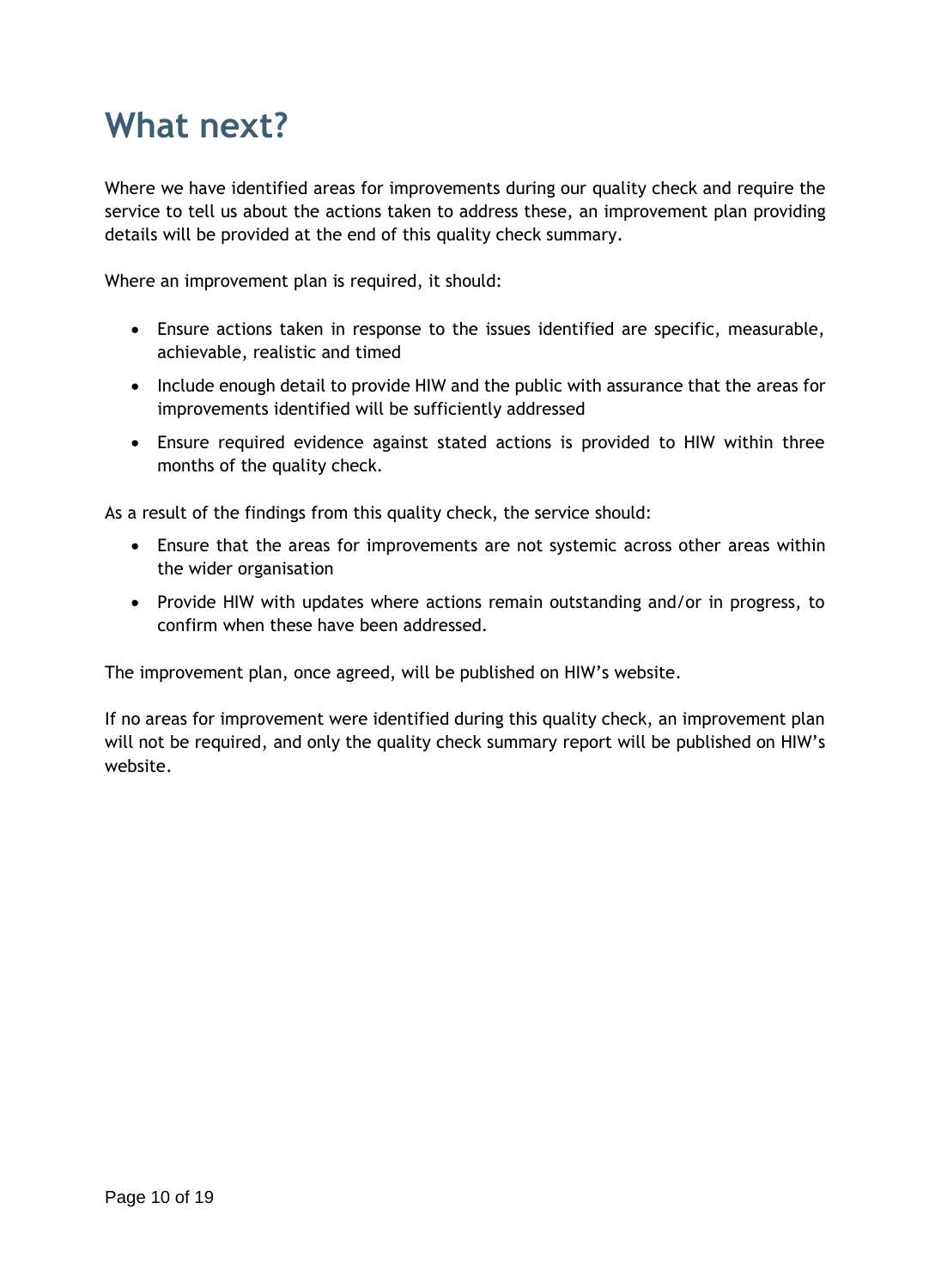## **Improvement plan**

Setting: Morriston Hospital

Ward: Children's Emergency Unit

Date of activity: 29 June 2021

The table below includes improvements identified during the Quality Check, where we require the service to complete an improvement plan telling us about the actions they are taking to address these areas.

Please note, all actions are expected to be complete within three months of the Quality Check and the final version of the Improvement Plan is to be submitted via Objective Connect once complete.

| <b>Reference</b><br><b>Number</b> | Improvement needed                                                                                                                            | Standard/<br><b>Regulation</b>                   | <b>Service Action</b>                                                                                                                                                                                     | <b>Responsible</b><br><b>Officer</b>                                                      | <b>Timescale</b>                              |
|-----------------------------------|-----------------------------------------------------------------------------------------------------------------------------------------------|--------------------------------------------------|-----------------------------------------------------------------------------------------------------------------------------------------------------------------------------------------------------------|-------------------------------------------------------------------------------------------|-----------------------------------------------|
|                                   | <b>IMMEDIATE IMPROVEMENT:</b><br>The health board is required to<br>provide HIW with details of the<br>action it will take to ensure<br>that: | Health and<br>Care<br>Standards 2.1<br>and $3.1$ | The ED senior team will provide a plan to<br>enable staff to attend all required and<br>appropriate training sessions without<br>interruption. This will be planned ahead and<br>rostered as study leave. | Directorate<br>Manager/<br>Deputy Head of<br><b>Nursing ECHO</b>                          | Completed<br><b>July 2021</b>                 |
|                                   | Compliance amongst<br>qualified staff working<br>within the CEU and ED<br>establishment for Paediatric                                        |                                                  | Available PILS training for September to<br>December 2021 is booked with 11 nurses<br>attending.<br>Resuscitation training to be arranged from                                                            | <b>Directorate</b><br>Manager/<br>Deputy Head of<br><b>Nursing ECHO</b><br>Deputy Head of | Completed<br><b>July 2021</b><br>October 2021 |
|                                   | Immediate Life Support<br>(PILS) and European<br>Paediatric Advanced Life                                                                     |                                                  | January 2022 onwards to ensure compliance<br>amongst qualified staff working within the<br>CEU and the ED establishment for Paediatric                                                                    | <b>Nursing ECHO</b>                                                                       |                                               |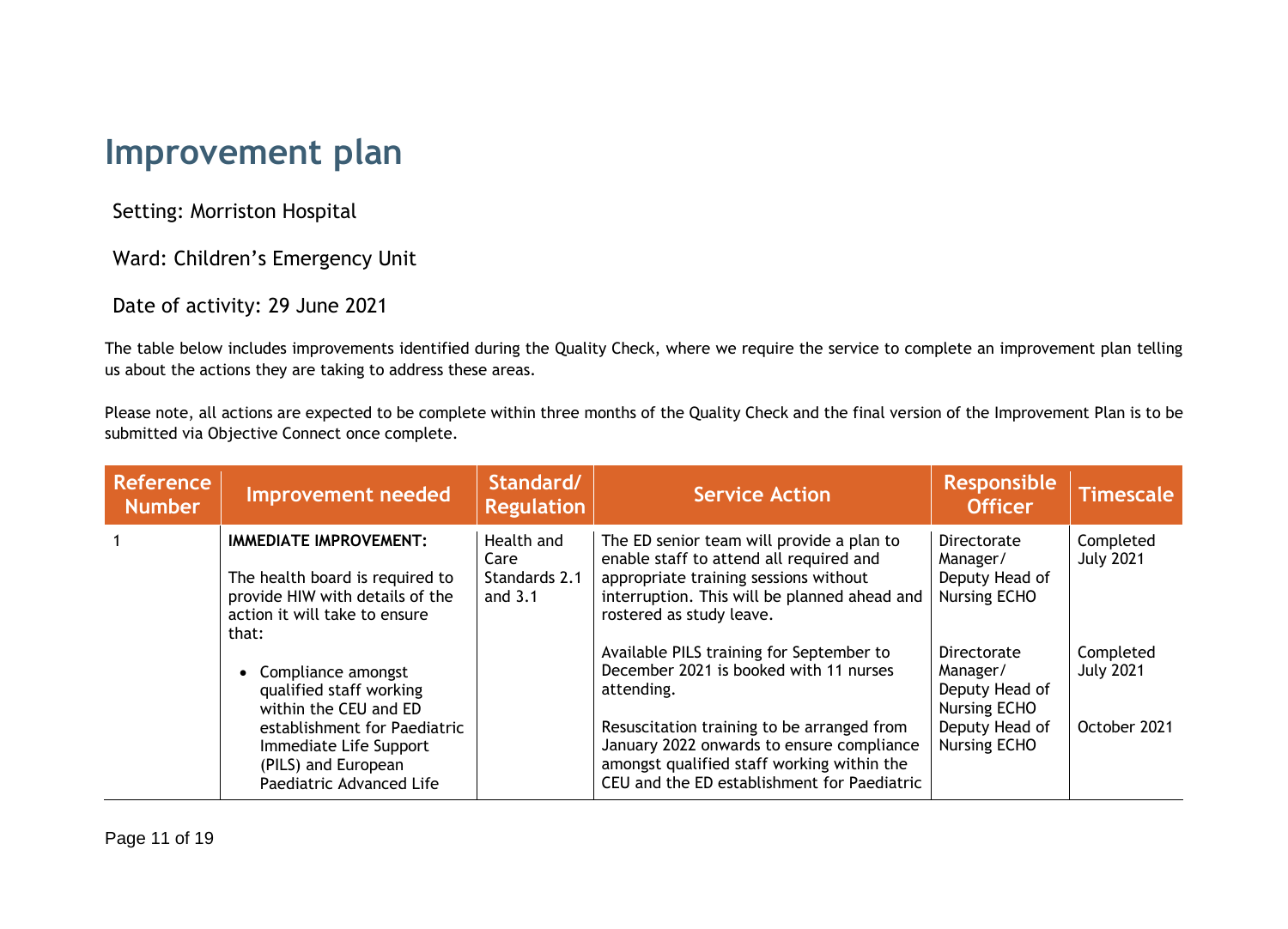|   | Support (EPLS) is improved<br>without delay and<br>mechanisms are put in place                        | Immediate Life Support (PILS) and European<br>Paediatric Advanced Life Support (EPLS).                                                                                                                                                                                                                                                                  |                                                                   |              |
|---|-------------------------------------------------------------------------------------------------------|---------------------------------------------------------------------------------------------------------------------------------------------------------------------------------------------------------------------------------------------------------------------------------------------------------------------------------------------------------|-------------------------------------------------------------------|--------------|
|   | to ensure compliance is kept<br>up to date and reviewed by<br>management.<br>• The CEU is meeting the | Funding will be agreed by the Service Group<br>and Health Board following an assessment<br>of the back-fill costs for this training.                                                                                                                                                                                                                    | Directorate<br>Manager                                            | August 2021  |
|   | training requirements<br>determined in the standards<br>for children in emergency<br>care settings.   | EPLS is delivered 3 times per year - the<br>course held in July 2021 had 3 ED medical<br>candidates. The service shall ensure<br>consistent uptake of available EPLS training.<br>5 ED staff to be booked into the Nov 2021<br>course.                                                                                                                  | Directorate<br>Manager/<br>Deputy Head of<br><b>Nursing ECHO</b>  | August 2021  |
|   |                                                                                                       | If local training provider cannot meet the<br>demand for EPLS/APLS training for the year<br>from January 2022, SBUHB will seek to<br>commission an external training provider.                                                                                                                                                                          | Deputy Head of<br>Nursing ECHO /<br><b>Directorate</b><br>Manager | October 2021 |
|   |                                                                                                       | Emergency Life Support (ELS) is provided<br>on-site every month and covers both Adult<br>& Paediatric Basic Life Support training.<br>ED to utilise this resource fully and ensure<br>that all staff requiring this level of training<br>are booked in as part of the training action<br>plan (16 staff are booked between June and<br>September 2021). | Deputy Head of<br><b>Nursing</b>                                  | August 2021  |
|   |                                                                                                       | The service will set a recovery plan to<br>ensure all new staff and those whose<br>compliance has expired are trained in BLS in<br>infants and children and the ED senior team<br>will monitor compliance monthly as part of<br>their monthly governance meeting.                                                                                       | Deputy Head of<br><b>Nursing</b>                                  | August 2021  |
| 2 | <b>IMMEDIATE IMPROVEMENT:</b>                                                                         | The Emergency Department will develop a<br>programme of annual learning events                                                                                                                                                                                                                                                                          | Clinical Lead /<br>Head of Nursing                                | August 2021  |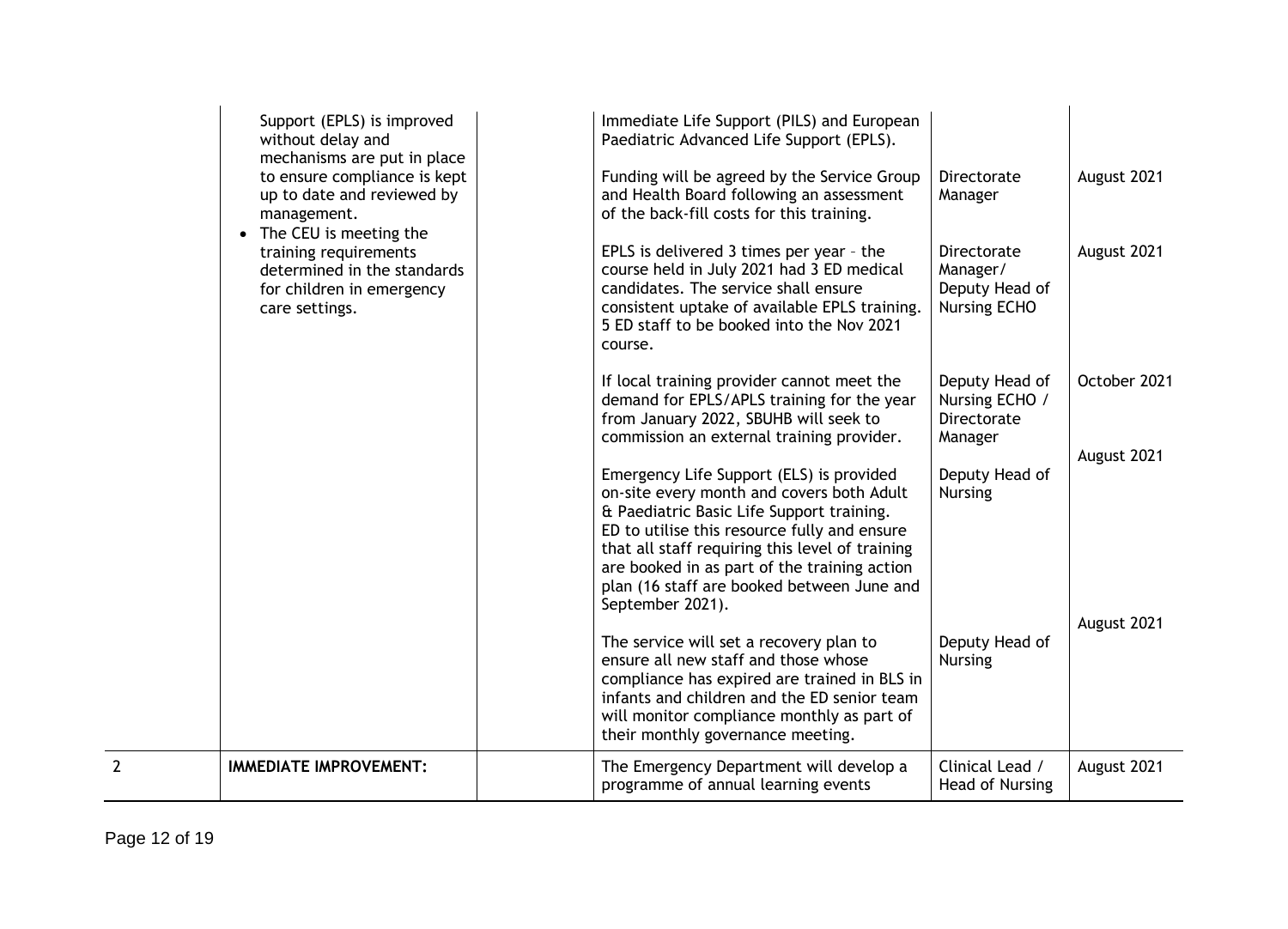| The health board is required to |  |
|---------------------------------|--|
| provide HIW with details of the |  |
| action it will take to ensure   |  |
| that:                           |  |

• The CEU is meeting the workforce requirement determined in the stan for children in emergen care settings.

Additional letter of concern dated 16th July 2021:

Our specific concerns in thi respect are as follows:

1. One of the actions to be in response to the immedia improvements identified w that all medical and nursing rosters for the CEU will be reviewed in relation to the number of paediatric traine nurses and the presence of EPLS or APLS trained memb staff. We noted that six paediatric trained nursing graduates have been reque for September 2021, and fi Emergency Department (ED) staff have been booked ont EPLS training in November

Further clarity is sought on whether the CEU has the exresources and EPLS/APLS sk ensure both of those standa

| ed to<br>f the<br>e                         | (inclusive of hot debriefs/ Safeguarding)<br>learning events) relating to paediatric<br>emergency medicine which will be<br>accessible to all.                                                                                                                                                                                     |                                                      |                               |
|---------------------------------------------|------------------------------------------------------------------------------------------------------------------------------------------------------------------------------------------------------------------------------------------------------------------------------------------------------------------------------------|------------------------------------------------------|-------------------------------|
| e<br>ts<br>dards<br>ncy!                    | A system alerting staff to training events<br>(opportunistic or otherwise) will be created<br>within the department via the Practice<br>Development Team to support high levels of<br>training compliance.                                                                                                                         | Deputy Head of<br><b>Nursing</b>                     | October 2021                  |
| 'n                                          | The Clinical Director will ensure that the<br>SPA allocated to the consultant in PEM is                                                                                                                                                                                                                                            | <b>Clinical Director</b><br>and Directorate          | Annually                      |
| is                                          | adequate in their job plan to accommodate<br>their own development and that of the<br>trainees. (Job plan review as part of Job                                                                                                                                                                                                    | Manager                                              |                               |
| etaken :<br>ate                             | planning process).                                                                                                                                                                                                                                                                                                                 |                                                      |                               |
| as<br>ıg<br>ed<br>f an                      | Before all medical and nursing rosters are<br>signed off, the CEU and the main ED rosters<br>will be checked to ensure that the number<br>of paediatric trained nurses and the<br>presence of an EPLS or APLS trained<br>member of staff are in place for each shift.                                                              | Deputy Head of<br>Nursing/<br>Directorate<br>Manager | <b>July 2021</b>              |
| ber of<br>ested<br>ive<br>D)<br>to<br>2021. | Full nurse roster management to be<br>transferred from the Paediatric Service to<br>the Emergency Department to ensure<br>compliance with emergency care standards<br>across the whole department. Specifically,<br>two children's nurses per shift will be<br>provided and that these staff will be PILS<br>trained as a minimum. | <b>Group Nurse</b><br><b>Director</b>                | <b>July 2021</b>              |
| xisting<br>kills to<br>ards                 | Training data for ED medical staff submitted<br>as part of the additional information<br>requested on the 1st July submitted to HIW                                                                                                                                                                                                | <b>ED Medical</b><br>Roster Co-<br>ordinator         | Completed<br><b>July 2021</b> |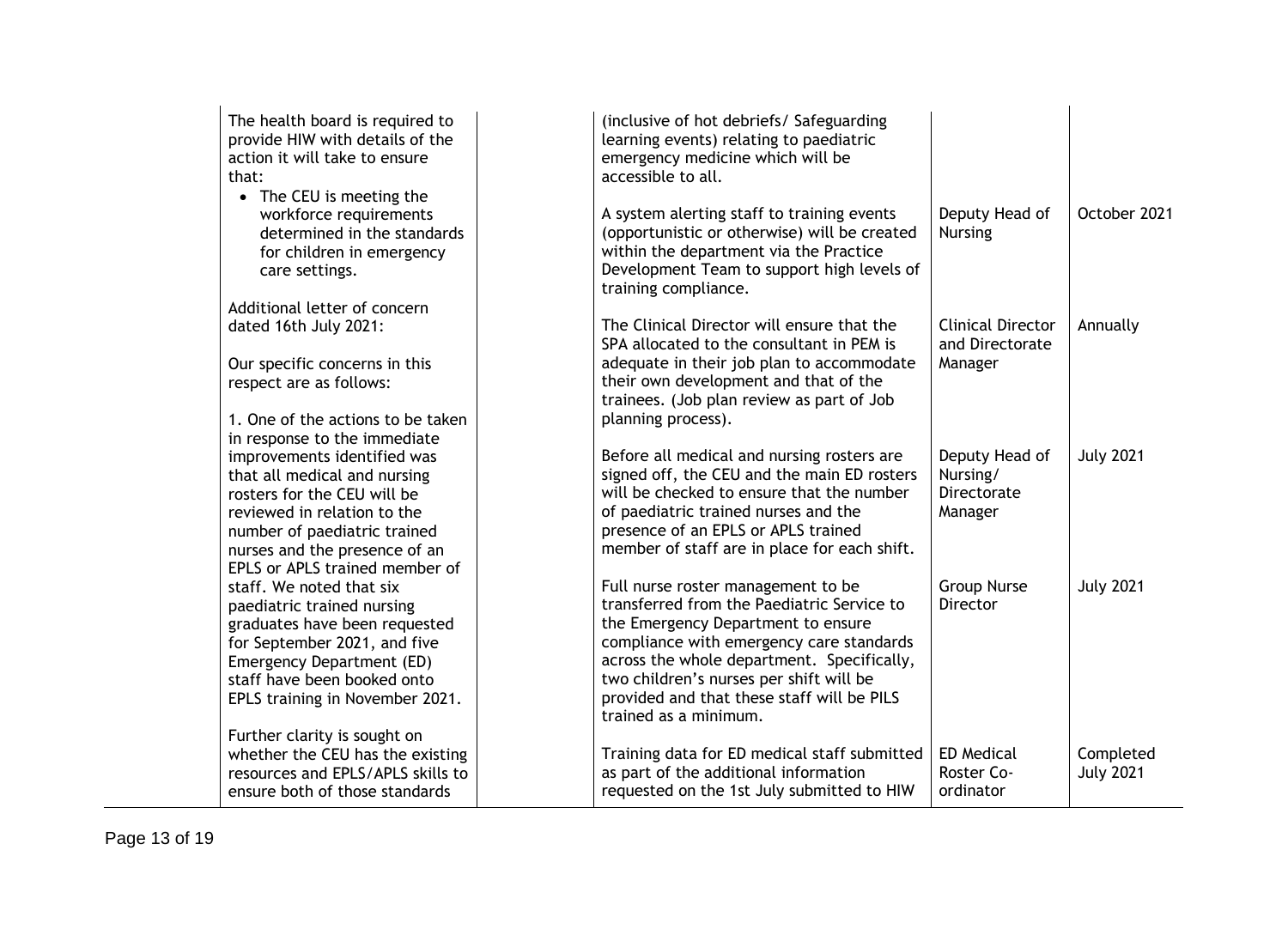| for children in emergency<br>settings will now be met for<br>each shift going forward at the<br>CEU. If not, more assurance is<br>required on the measures that<br>will be put in place to mitigate<br>the risks to patients before the<br>CEU is in a position to meet both<br>standards. | on 7th July 2021 showed:<br>95% of the consultant workforce hold<br>$\bullet$<br>EPLS/APLS provider or instructor<br>status, or have undergone this<br>training in the recent past.<br>80% of the middle grade doctors<br>$\bullet$<br>were compliant                                                                                                              |                                              |                                |
|--------------------------------------------------------------------------------------------------------------------------------------------------------------------------------------------------------------------------------------------------------------------------------------------|--------------------------------------------------------------------------------------------------------------------------------------------------------------------------------------------------------------------------------------------------------------------------------------------------------------------------------------------------------------------|----------------------------------------------|--------------------------------|
| 2. Furthermore, when reviewing<br>the submission of the extra<br>evidence requested, we saw that                                                                                                                                                                                           | Consequently, the number of ED medical<br>staff trained in EPLS/APLS is compliant with<br>the standards                                                                                                                                                                                                                                                            |                                              |                                |
| compliance in relation to<br>safeguarding children level 3<br>among medical staff in the ED<br>was 6%, and for non-medical                                                                                                                                                                 | ED will ensure a compliant roster with<br>EPALS/APLS trained staff on duty at all<br>times.                                                                                                                                                                                                                                                                        | <b>ED Medical</b><br>Roster Co-<br>ordinator | August 2021                    |
| staff in the ED, 38%.<br>Given these compliance levels<br>are low, especially for medical<br>staff, and the rotation of staff<br>between the ED and CEU, the<br>health board must provide<br>assurance on how they are<br>ensuring there is an appropriate                                 | There are currently 27 band 6/7 nurses<br>within the ED nursing establishment. The ED<br>is covered 24/7 by a minimum of two band<br>6 plus one band 7 Manager. By ensuring ALL<br>band 6&7 staff are trained, the department<br>will maintain at least one EPLS/APLS<br>member of staff as required in the standard<br>of care for children in emergency setting. | <b>ED Matron</b>                             | Completed<br>20th July<br>2021 |
| level of knowledge and<br>experience among staff on each<br>shift to appropriately identify                                                                                                                                                                                                | Five band 6/7 staff are to be booked on the<br>next available EPLS training (Nov 2021)                                                                                                                                                                                                                                                                             | <b>ED Matron</b>                             | <b>July 2021</b>               |
| concerns regarding any<br>safeguarding or child protection<br>issues.                                                                                                                                                                                                                      | Additional external EPLS training to be<br>identified and booked with additional costs.                                                                                                                                                                                                                                                                            | ED PDN                                       | September<br>2021              |
|                                                                                                                                                                                                                                                                                            | Deputy Head of Nursing will undertake a gap<br>analysis against the full standards and<br>develop a more detailed improvement plan<br>in order to therefore complying with the<br>standard of the ED being staffed with two                                                                                                                                        | Deputy Head of<br><b>Nursing</b>             | 30 August<br>2021              |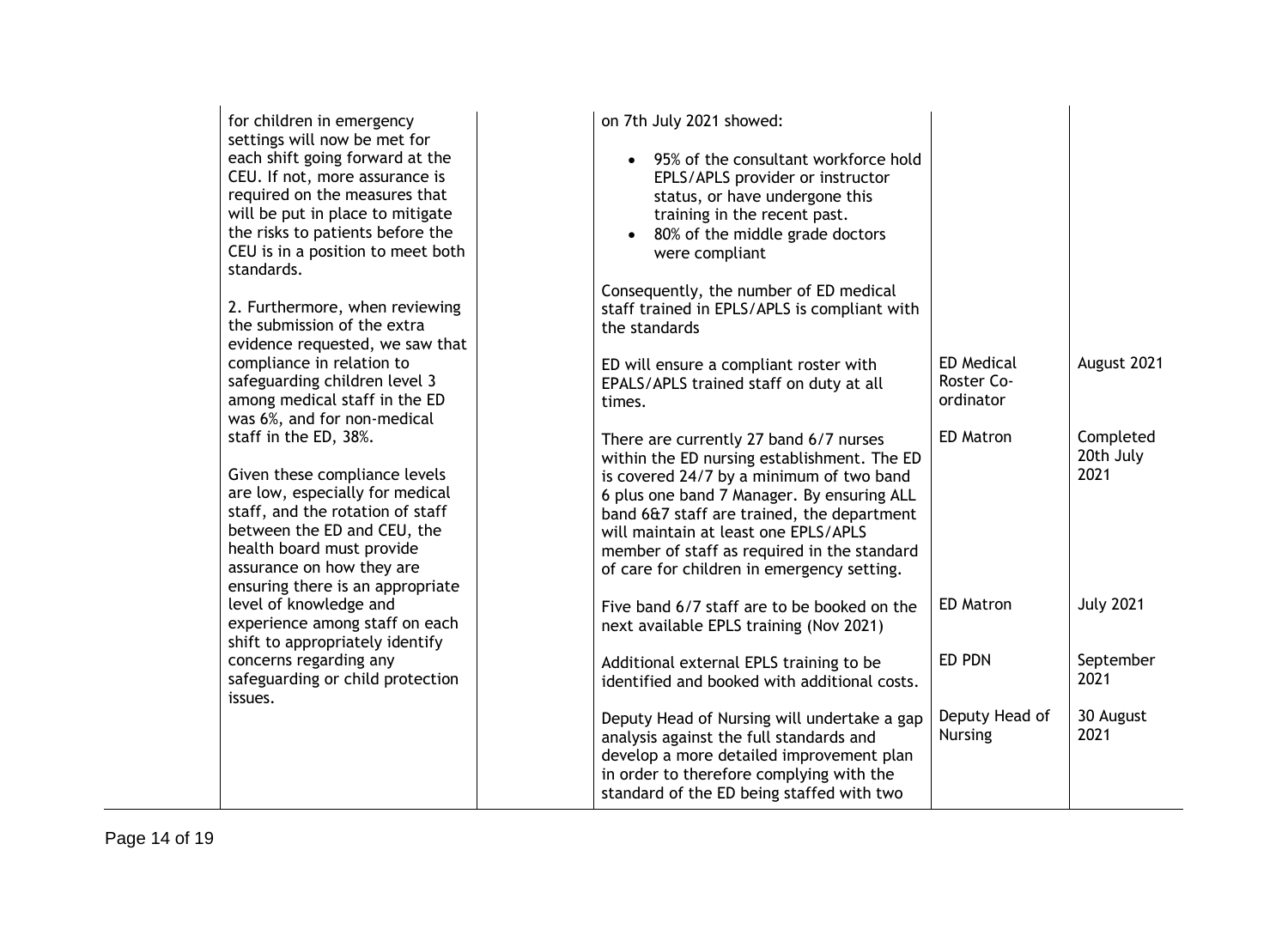| registered children's nurses.                                                                                                                                                                                                                                                                              |                                                           |                  |
|------------------------------------------------------------------------------------------------------------------------------------------------------------------------------------------------------------------------------------------------------------------------------------------------------------|-----------------------------------------------------------|------------------|
| A plan for safeguarding children Level 3<br>training for Medical Staff to be<br>implemented to include the following<br>actions:                                                                                                                                                                           | <b>Clinical Lead</b><br>/Deputy Head of<br><b>Nursing</b> | Sept 2021        |
| • Safeguarding Training to be included<br>in mandatory training sessions co-<br>ordinated by the Clinical Educator                                                                                                                                                                                         | ED PDN                                                    | August 2021      |
| Medical staff to use their SPA time<br>to ensure all mandatory training is<br>completed including Level 3<br>safeguarding                                                                                                                                                                                  | <b>ED Clinical</b><br><b>Director</b>                     | Sept<br>2021     |
| Use monthly Friday training sessions<br>$\bullet$<br>to focus on Level 3 Safeguarding<br>requirements.                                                                                                                                                                                                     | Safeguarding<br>CNS/PDN                                   | Sept 2021        |
| As part of the existing mitigation<br>around children's safeguarding level<br>3, there is: there are well-attended<br>in-house level 3 weekly safeguarding<br>training peer reviews and the junior<br>doctors attend training on a<br>Wednesday with all mandatory<br>safeguarding training being at level | Safeguarding<br>CNS/PDN                                   | August 2021      |
| 3.<br>An additional safeguarding session<br>per month scheduled in SHO training<br>to cover Level 3 safeguarding.                                                                                                                                                                                          | Safeguarding<br>CNS/PEM<br>Consultant                     | Sept 2021        |
| Child Safeguarding Level 3 training plan for<br>Nursing Staff to be implemented. (Current<br>Level 3 Child Safeguarding is 41% within<br>Emergency Dept.)                                                                                                                                                  | Safeguarding<br>CNS and PDN                               | August 2021      |
| Additional 33% of staff booked for training<br>before Jan 2022 - with a planned                                                                                                                                                                                                                            | PDN for ED                                                | December<br>2021 |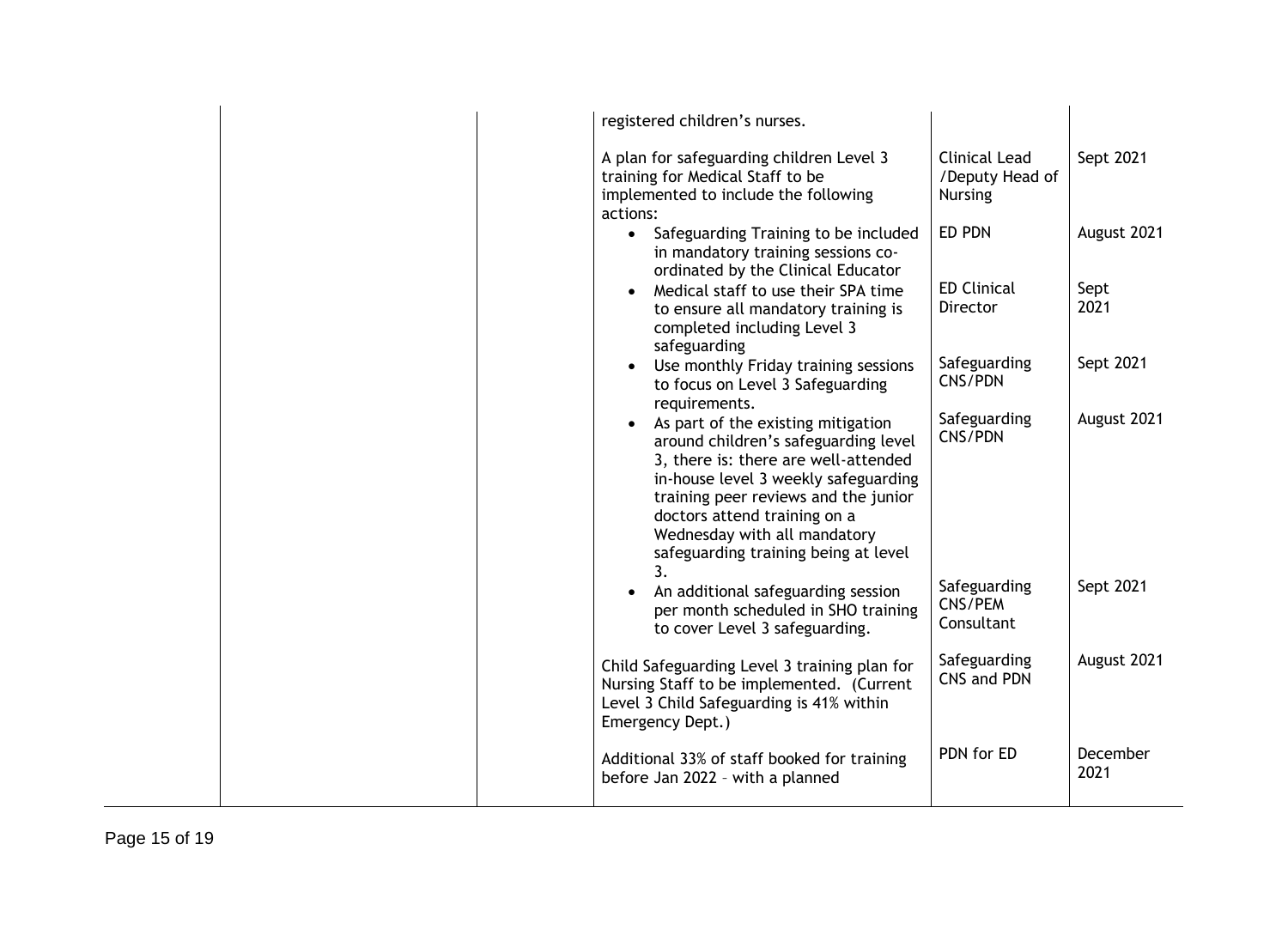|  | compliance of 83% by Jan 2022.                                                                                                                                                                                                                                                                                                                                                                                                                                                                                                                                                                                                                                                                                                                                                                                                                                                                                                      |                                              |                       |
|--|-------------------------------------------------------------------------------------------------------------------------------------------------------------------------------------------------------------------------------------------------------------------------------------------------------------------------------------------------------------------------------------------------------------------------------------------------------------------------------------------------------------------------------------------------------------------------------------------------------------------------------------------------------------------------------------------------------------------------------------------------------------------------------------------------------------------------------------------------------------------------------------------------------------------------------------|----------------------------------------------|-----------------------|
|  | There is an Emergency Department<br>Safeguarding Hub (led by a Clinical Nurse<br>Specialist) already established to support a<br>full range of safeguarding issues including<br>child, adult, and frequent users of the<br>Emergency Department.<br>There is a Children's Safeguarding Nurse<br>specialist, an Adult Nurse specialist, and a<br>Violence and Sexual Abuse specialist based<br>in the ED Safeguarding Hub. Specialist<br>advice and support is available from the<br>Hub Monday to Friday and supervision is<br>offered to staff on a weekly basis. Staff in<br>the Hub maintain strong links with the SBU<br>corporate safeguarding team, statutory and<br>third sector agencies thereby ensuring that<br>information is shared in a timely and<br>confidential manner and allowing effective<br>and efficient safeguarding measures to be<br>actioned for vulnerable people attending<br>the Emergency Department. | Safeguarding<br><b>CNS</b>                   | In place July<br>2021 |
|  | In order to mitigate the impact that the<br>current vacancy factor has on our ability to<br>provide a compliant roster (as per standards<br>for children in emergency care) a workforce<br>and recruitment plan will be drafted and<br>actioned. This action is also linked to the<br>previous HIW action plan for ED.                                                                                                                                                                                                                                                                                                                                                                                                                                                                                                                                                                                                              | Head of Nursing<br>Medicine &<br><b>ECHO</b> | <b>Nov 2021</b>       |
|  | The service has requested six appointments<br>from the NHS Wales Student Streamlining<br>Scheme for Paediatric trained nursing<br>graduates in September 2021.                                                                                                                                                                                                                                                                                                                                                                                                                                                                                                                                                                                                                                                                                                                                                                      | Deputy Head of<br><b>Nursing ECHO</b>        | September<br>2021     |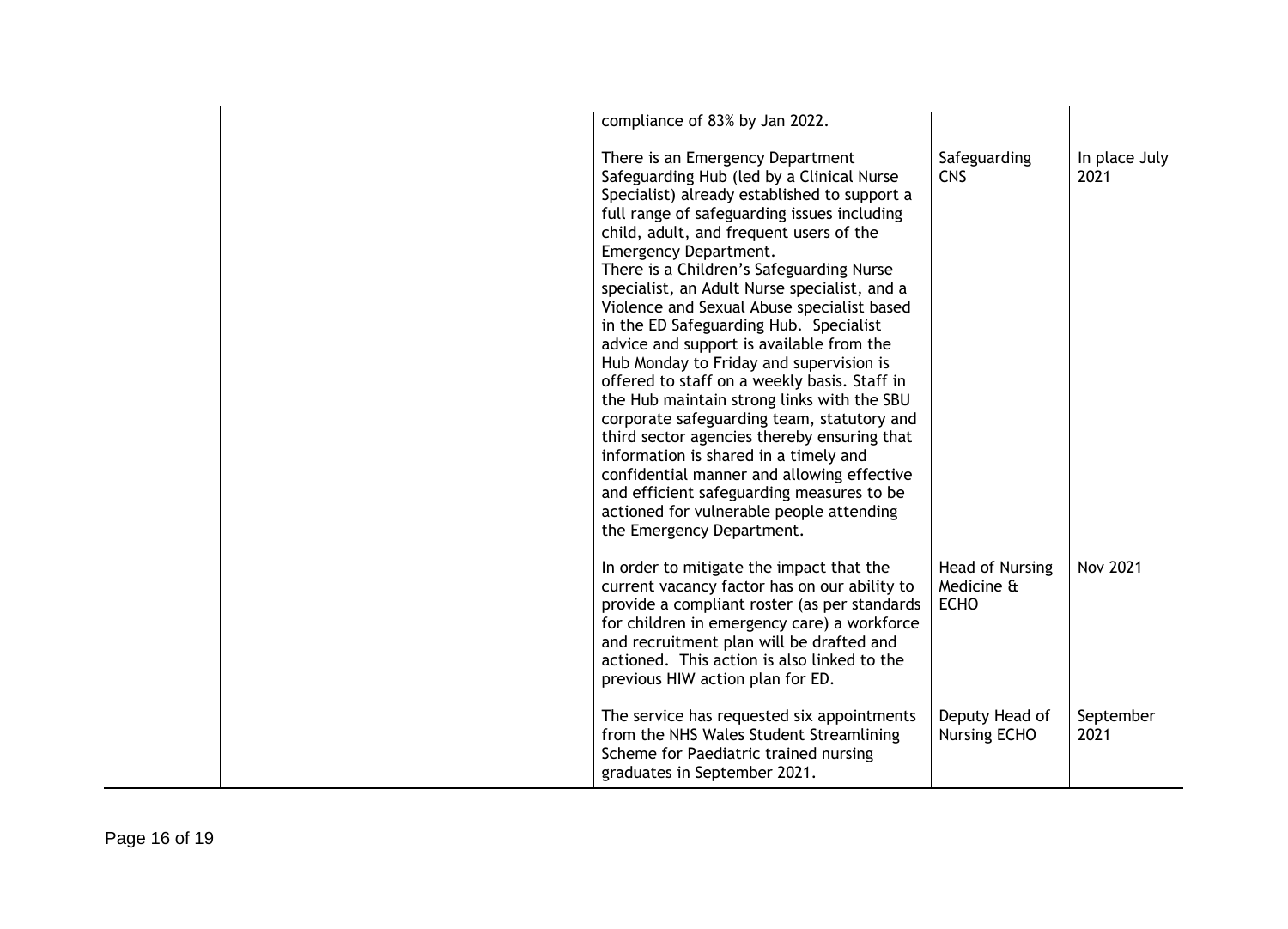| $\overline{3}$ | The service must ensure that<br>regular clinical observations are<br>undertaken and documented to<br>ensure that any deterioration in<br>a patient's condition can be<br>escalated early. Furthermore,<br>regular audits must be<br>undertaken on patient records<br>by staff to monitor ongoing<br>compliance with this issue. | Health and<br>Care<br>Standards 2.1<br>and $3.1$ | Audits to be undertaken with effect from<br>Monday 16/8/21. Launch event completed<br>and template for weekly audit agreed.                                                                                                                                                                                                                                                                                                                                               | Deputy head of<br>Nursing ECHO R<br>Davies. Sister L<br>Scannell.                      | Completed<br>August 2021 |
|----------------|---------------------------------------------------------------------------------------------------------------------------------------------------------------------------------------------------------------------------------------------------------------------------------------------------------------------------------|--------------------------------------------------|---------------------------------------------------------------------------------------------------------------------------------------------------------------------------------------------------------------------------------------------------------------------------------------------------------------------------------------------------------------------------------------------------------------------------------------------------------------------------|----------------------------------------------------------------------------------------|--------------------------|
| 4              | The service must help staff to<br>make an 'Active Offer' to ensure<br>patients are provided with the<br>option to communicate in the<br>language of their choice.                                                                                                                                                               |                                                  | As part of the triage process there will be<br>an initial discussion around preferred<br>language and communication method.<br>Posters displaying information regarding<br>welsh language on display. All staff aware<br>of how to access language line. Integrated<br>Clerk Undertaking British sign language<br>course to support department.                                                                                                                           | Deputy Head of<br>Nursing ECHO R<br>Davies and Sister<br>Louise Scannell<br><b>CEU</b> | Completed<br>August 2021 |
| 5              | The service must ensure that all<br>staff are fully compliant with IPC<br>training as a matter of priority.                                                                                                                                                                                                                     |                                                  | <b>HB Mandatory Training</b><br>Infection Prevention & Control (3yr) - 95%<br>against HB target of 100%<br><b>Fundamental of Care - Safety Indicators</b><br>Hand Hygiene (monthly point prevalence) -<br>77% against HB target of 85%<br>Our forecast is that by the end of<br>September 100% of all staff in post and in<br>work will be compliant against both<br>indicators. This equates to 85% of all staff<br>in post (including those in post but not in<br>work) | Deputy Head of<br>nursing ECHO R<br>Davies.                                            | September<br>2021        |
| 6              | The service must improve their<br>overall compliance with staff                                                                                                                                                                                                                                                                 |                                                  | An improvement plan in place which will<br>deliver:                                                                                                                                                                                                                                                                                                                                                                                                                       | Deputy head of<br>Nursing ECHO R                                                       | September<br>2021        |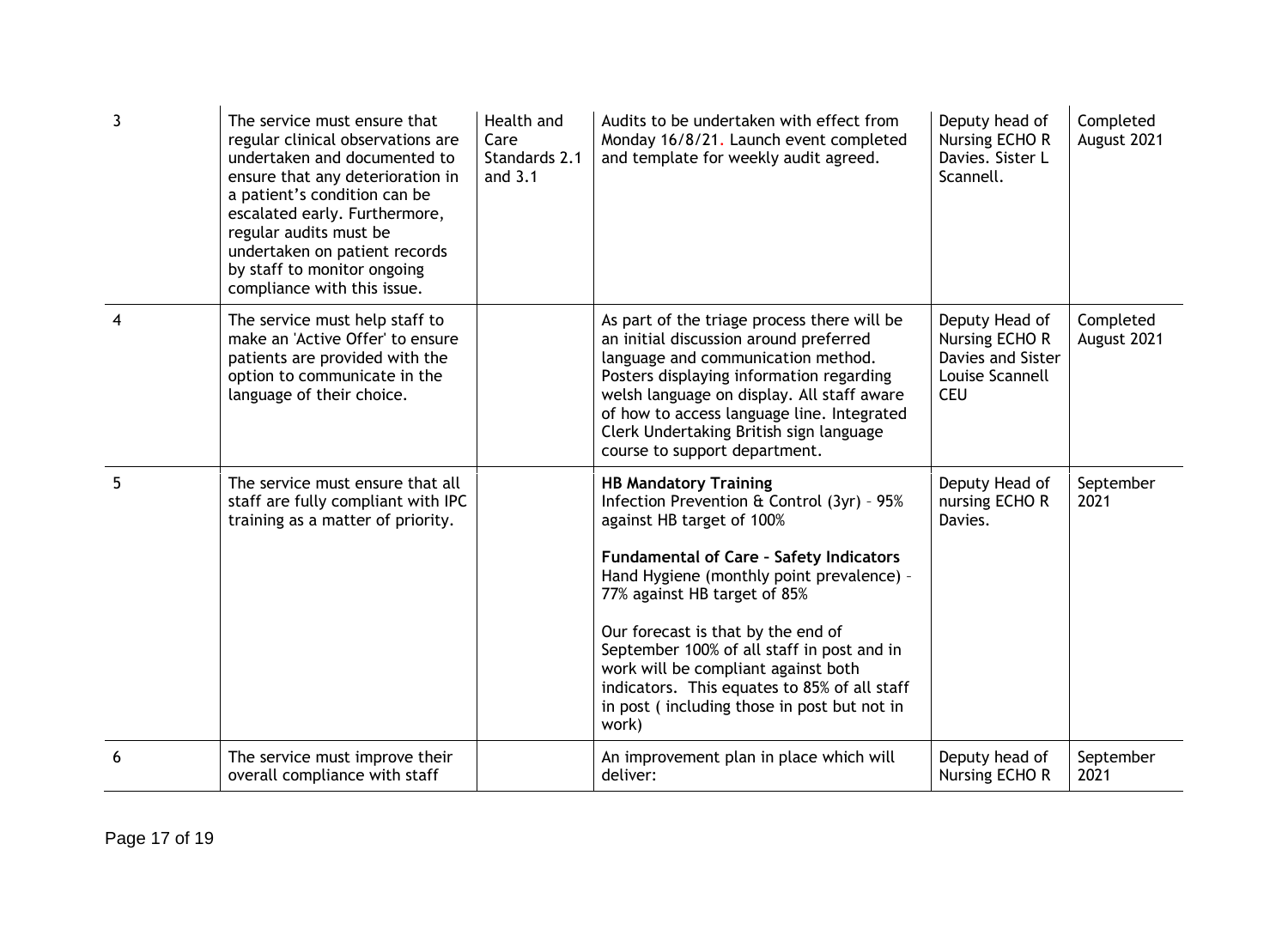|                | mandatory training and provide<br>evidence to HIW within three<br>months that compliance has<br>improved.                                                                                                                           | 77% compliance against SBUHB Mandatory<br>training requirements by September 2021<br>and 85% compliance by December 2021.<br><b>Training Requirements linked Standards of</b><br>Care for Children in Emergency Care<br>Setting (Jun2018)<br>Delivery of the training improvement plan<br>(as set out the in the HB 'immediate<br>improvement plan' submission made on<br>22/07/2021) to support;<br>Paediatric Immediate Life Support (PILS)<br>European Paediatric Advanced Life<br>$\bullet$<br>Support (EPLS)<br>is in progress with staff booked on training<br>sessions in September through to December<br>2021.<br>Additional training capacity is being sought<br>to support immediate requirements post<br>COVID-19 training suspension and to support | <b>Davies</b>                                     | December<br>2021 |
|----------------|-------------------------------------------------------------------------------------------------------------------------------------------------------------------------------------------------------------------------------------|------------------------------------------------------------------------------------------------------------------------------------------------------------------------------------------------------------------------------------------------------------------------------------------------------------------------------------------------------------------------------------------------------------------------------------------------------------------------------------------------------------------------------------------------------------------------------------------------------------------------------------------------------------------------------------------------------------------------------------------------------------------|---------------------------------------------------|------------------|
|                |                                                                                                                                                                                                                                     | long term access to training plan.                                                                                                                                                                                                                                                                                                                                                                                                                                                                                                                                                                                                                                                                                                                               |                                                   | October 2021     |
| $\overline{7}$ | The service must improve their<br>ongoing compliance with staff<br>Performance Appraisal and<br>Development Reviews (PADRs)<br>and provide evidence to HIW<br>within three months that all<br>overdue PADRs have been<br>completed. | All (100%) of CEU staffing have undertaken a<br>PADR within the last 12mths                                                                                                                                                                                                                                                                                                                                                                                                                                                                                                                                                                                                                                                                                      | Deputy Head of<br>Nursing ECHO R<br><b>Davies</b> | August 2021      |

The following section must be completed by a representative of the service who has overall responsibility and accountability for ensuring the improvement plan is actioned.